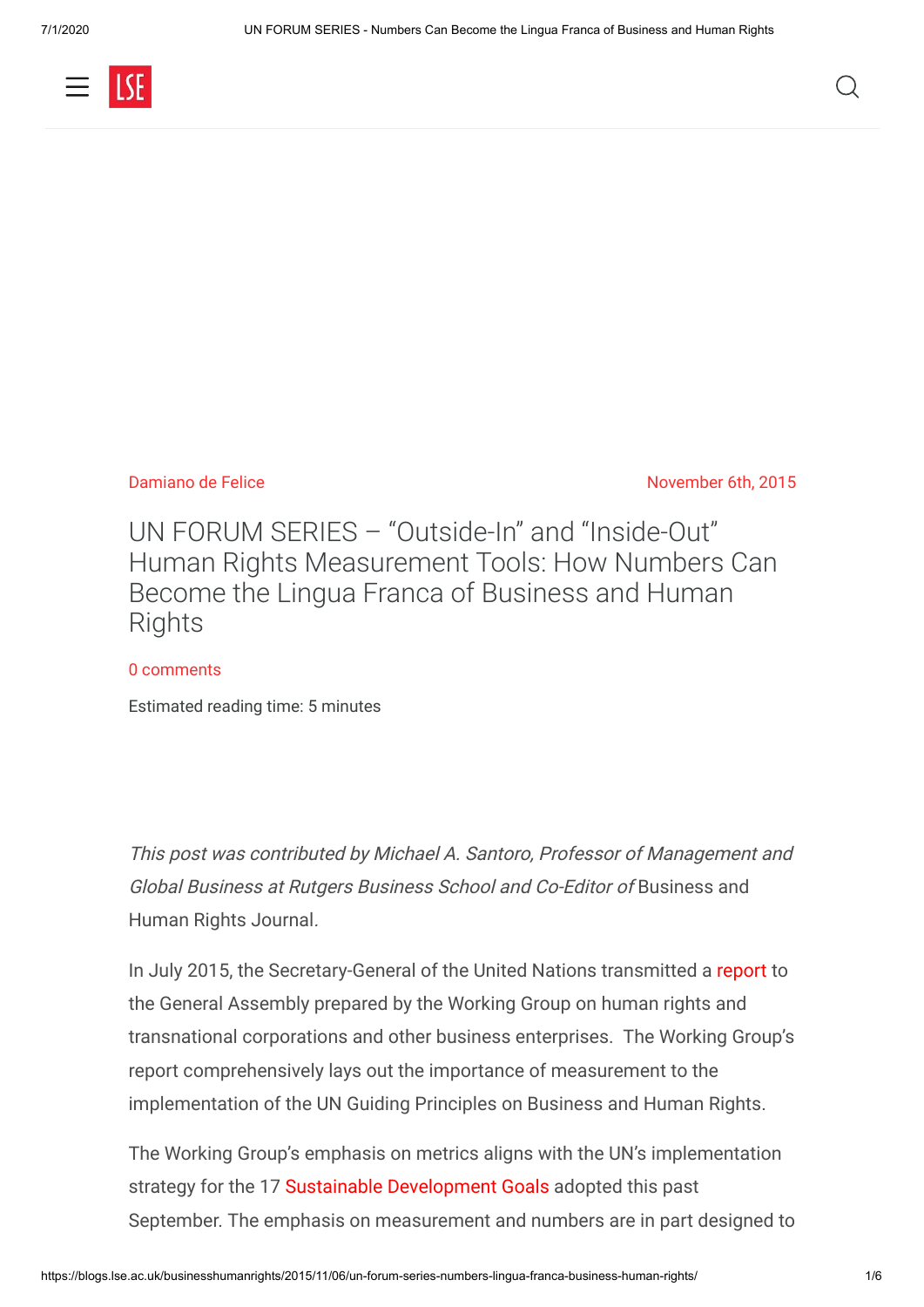engage the attention and energy of the business community to further global social goals by talking in the language that business understands.

In regard to the corporate responsibility to respect human rights in Pillar 2 of the UNGPs, the principal concern of the Working Group report is what might be characterized as "outside-in" accountability.

Measurement is critical to enabling outside stakeholders–including states, which under Pillar I have the duty to protect against human rights abuses by business enterprises–to assess the extent to which companies are in fact achieving responsibility for protecting human rights. Initiatives such as the [Global Reporting Initiative](https://www.globalreporting.org/resourcelibrary/G3.1-Human-Rights-Indicator-Protocol.pdf) and the [UN Guiding Principles Reporting Framework](http://www.ungpreporting.org/) afford companies the opportunity to, in the words of the Working Group, "know and show how they are meeting the responsibility to respect human rights", i.e. demonstrate accountability for human rights impacts to external stakeholders ranging from states and non-governmental organizations to socially conscious investors and indigenous groups affected by transnational business operations.

In addition to its role in fostering "outside-in" accountability, the Working Group report acknowledges that measurement is also an indispensable "inside–out" management tool.

As a business school professor, I am reminded daily by my colleagues and students of one of the most important management principles of the successful business executive: "if you can't measure something it won't get done." Business executives manage by numbers. Profit and loss, sales growth, and stock price are just a few of the important numbers that drive managers. If the Pillar 2 business responsibility for human rights is ever to become a reality, then human rights advocates will have to develop a set of numbers that have the same clarity and motivational impact as traditional business "bottom line" measurements.

Another important point to bear in mind is that until managers are compensated for their human rights impacts as well as their impact on traditional bottom line financial performance, corporate responsibility for human rights will remain an "outside-in" matter of accountability imposed by external stakeholders. For human rights impacts to become internalized as part of the "inside-out" management of companies, BHR measurement tools must become an important component of how executives are compensated by boards of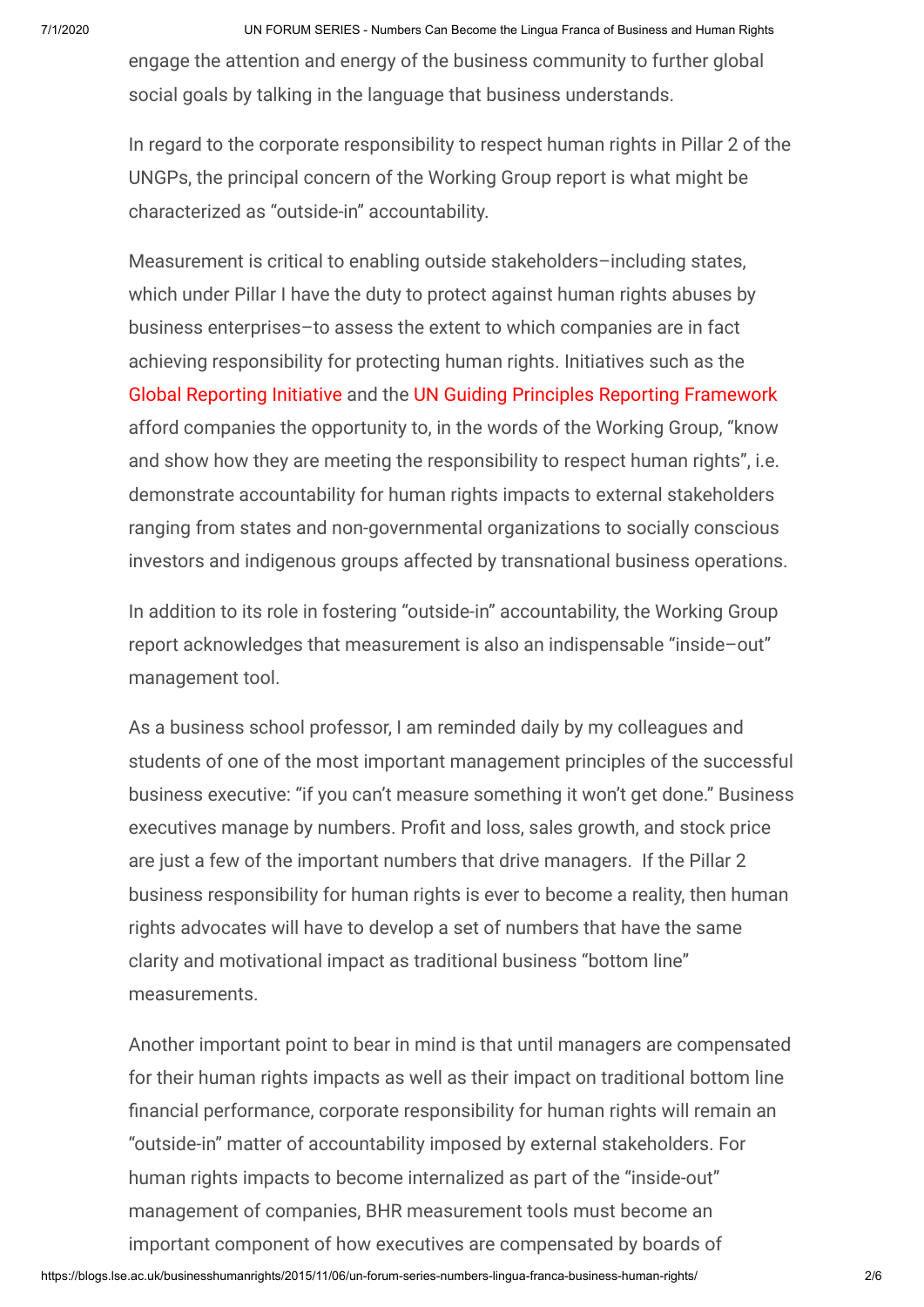directors. So, for example, bonuses for achieving revenue and profit metrics should be larger when the growth is attained while improving a company's human rights impact metrics.

The idea that human rights metrics will become part of the strategy and operations of business enterprises is not a pipedream. Many companies are already using "inside-out" metrics to assess and manage the costs and impacts of their own voluntary corporate responsibility efforts.

In its [2012 Annual Report](https://www.novartis.com/sites/www.novartis.com/files/novartis-annual-report-2012-en.pdf), Swiss-based Novartis embraced the goal of increasing the number of patients who will have access to the company's medicines and vaccines. The company valued its corporate responsibility programs at \$2 billion and estimated that it had reached 100 million patients. Many of these patients benefited from lifesaving drugs distributed through the [Novartis Malaria Initiative](http://www.malaria.novartis.com/) that emerged from a 2001 agreement with the World Health Organization.

Interestingly, some of the most innovative "inside-out" thinking about how to incorporate human rights impacts into daily operations is going on at sporting good companies that were once synonymous with egregious violations of global labor rights. For instance, German-based Puma has developed an "Environmental Profit & Loss Account" which attempts to measure environmental impacts along the company's entire supply chain.

United States-based Nike is attempting to "rewire" itself from a company whose 1997 Annual Report brazenly declared "we are not here to eliminate poverty and famine" to one where executives are rewarded for sustainability metrics that include human rights impacts. As Nike's Chief Operating Officer Eric Sprunk states in a recently published [Harvard Business School case,](https://hbr.org/product/governance-and-sustainability-at-nike-a/313146-PDF-ENG) the idea is "to tie the impact of the decision making with the decision makers so that we weren't having kind of a compliance arm versus a business arm; we just have a business arm doing the best thing for our profits, for our shareholders, for our consumers, for the world."

Human rights advocates and business executives often seem to be talking different languages. Measurement and numbers hold forth the possibility of becoming the lingua franca of business and human rights. When those seeking to hold companies accountable for human rights impacts from "outside in" begin to speak in the same language as business executives managing a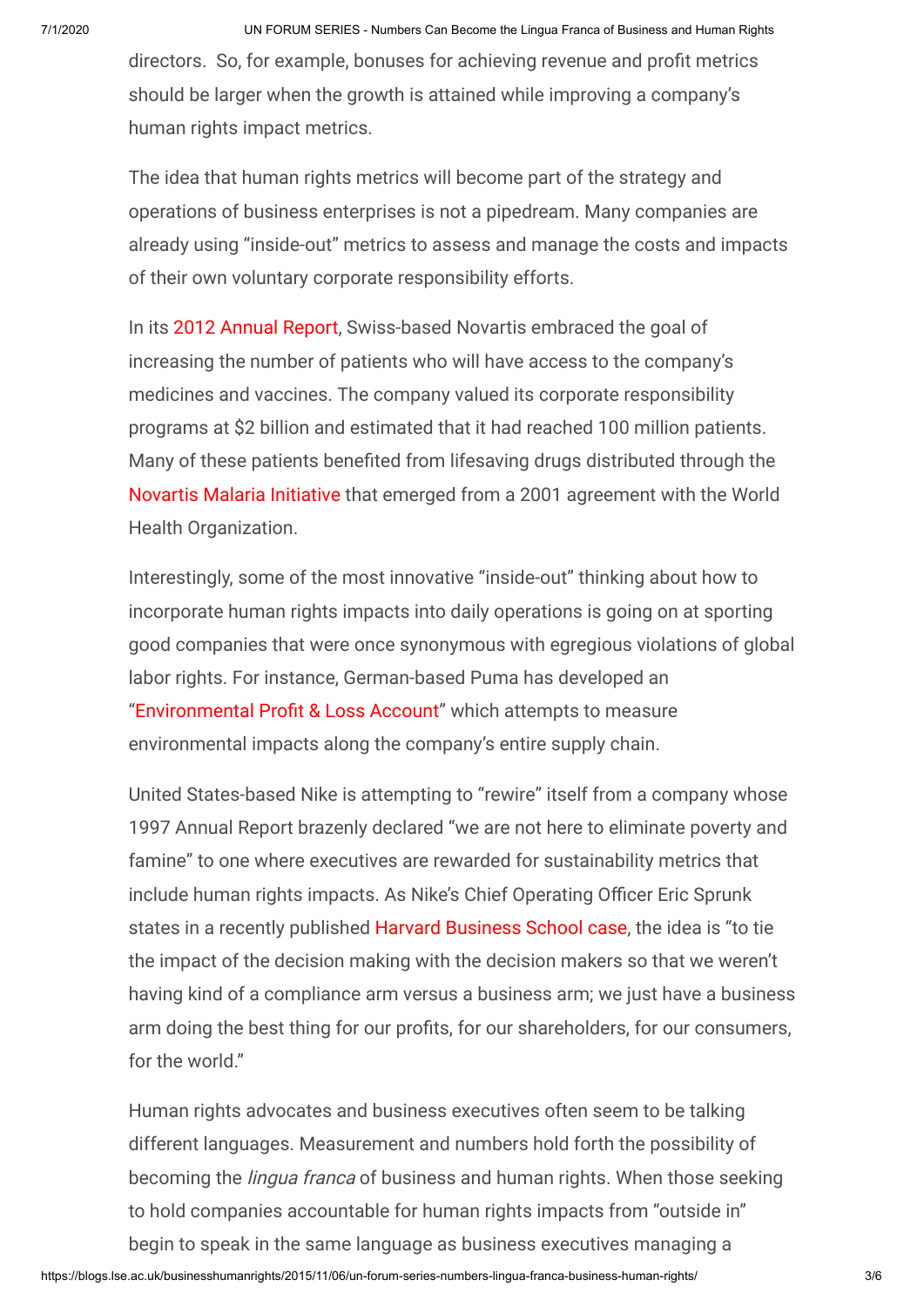7/1/2020 UN FORUM SERIES - Numbers Can Become the Lingua Franca of Business and Human Rights

company from "inside out" then we will be at a point where the UN Guiding Principles can move to the next stage of widespread acceptance and implementation.

The UN Working Group's July report on measurement represents a watershed moment in this process. If there is one thing business and human rights advocates can now agree on, it is that "if you can't measure something, it won't get done."

Michael Santoro



Michael A. Santoro is Professor of Management and Global Business at Rutgers Business School and Co-Editor of [Business and Human Rights Journal](http://journals.cambridge.org/action/displayJournal?jid=BHJ).

```
Share this:
```

| ٠ | Tweet<br>$\bullet$ | ٠     | Share 0<br>$\bullet$ | $\overline{\phantom{a}}$ Email<br>$\bullet$ |  |
|---|--------------------|-------|----------------------|---------------------------------------------|--|
|   |                    | Share |                      |                                             |  |
|   |                    |       |                      | About the author                            |  |
|   |                    |       |                      |                                             |  |
|   |                    |       |                      | Damiano de Felice                           |  |

# Posted In: Management tools

## <span id="page-3-0"></span>Leave a Reply

Your email address will not be published. Required fields are marked \*

| Post Comment |       |      |  |  |  |
|--------------|-------|------|--|--|--|
| Name         | Email | Site |  |  |  |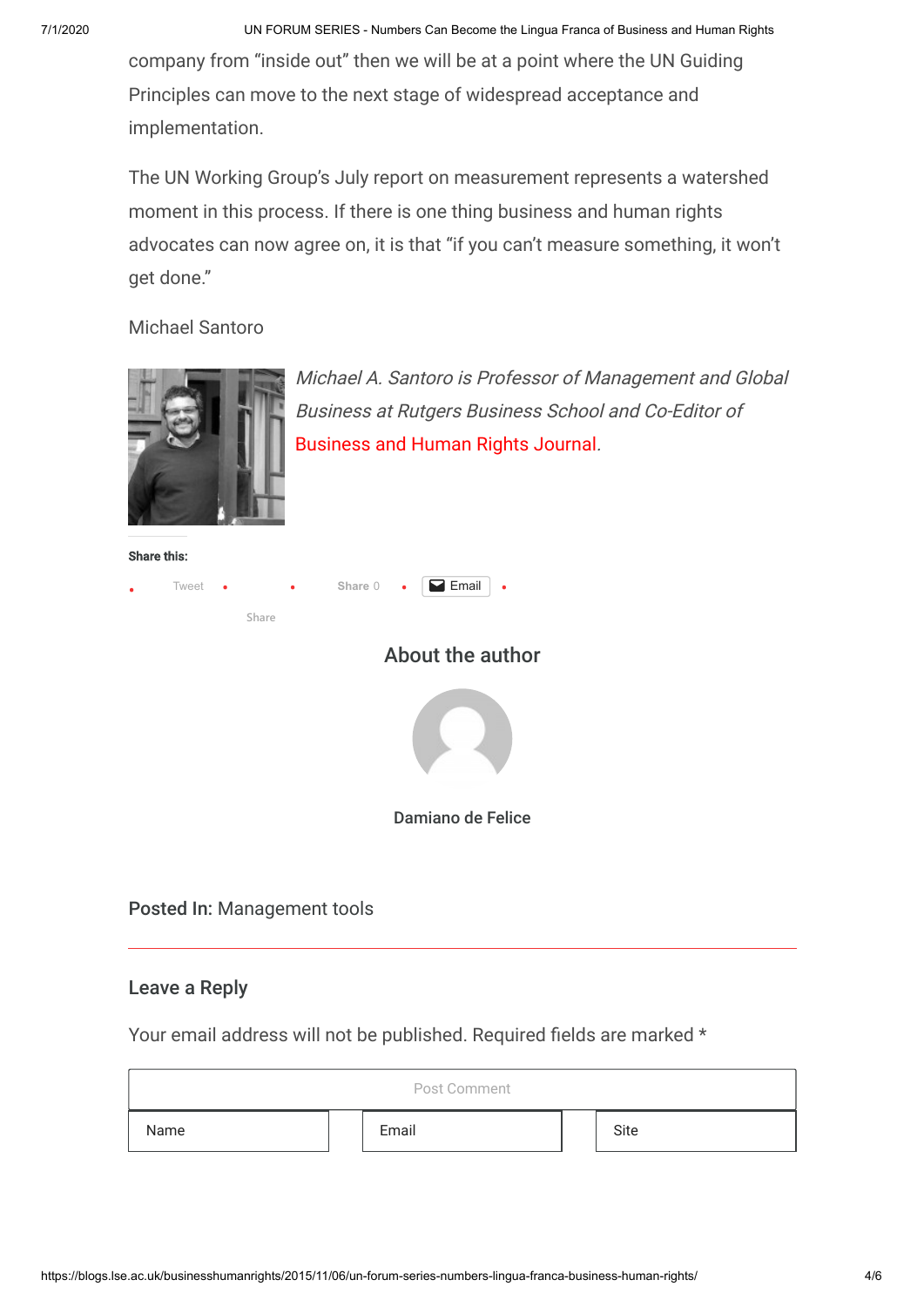Comment

- $\Box$  Notify me of follow-up comments by email.
- $\Box$  Notify me of new posts by email.

## Related Posts

Human Rights Impact Assessments

# [UN FORUM SERIES – Progress depends on clarifying](https://blogs.lse.ac.uk/businesshumanrights/2015/11/05/un-forum-series-progress-depends-on-clarifying-responsibilities/) responsibilities

NOVEMBER 5TH, 2015

Human Rights Impact Assessments

[UN FORUM SERIES – Measuring Progress: Lawyers and Climate](https://blogs.lse.ac.uk/businesshumanrights/2015/11/04/un-forum-series-measuring-progress-lawyers-and-climate-change/) Change

NOVEMBER 4TH, 2015